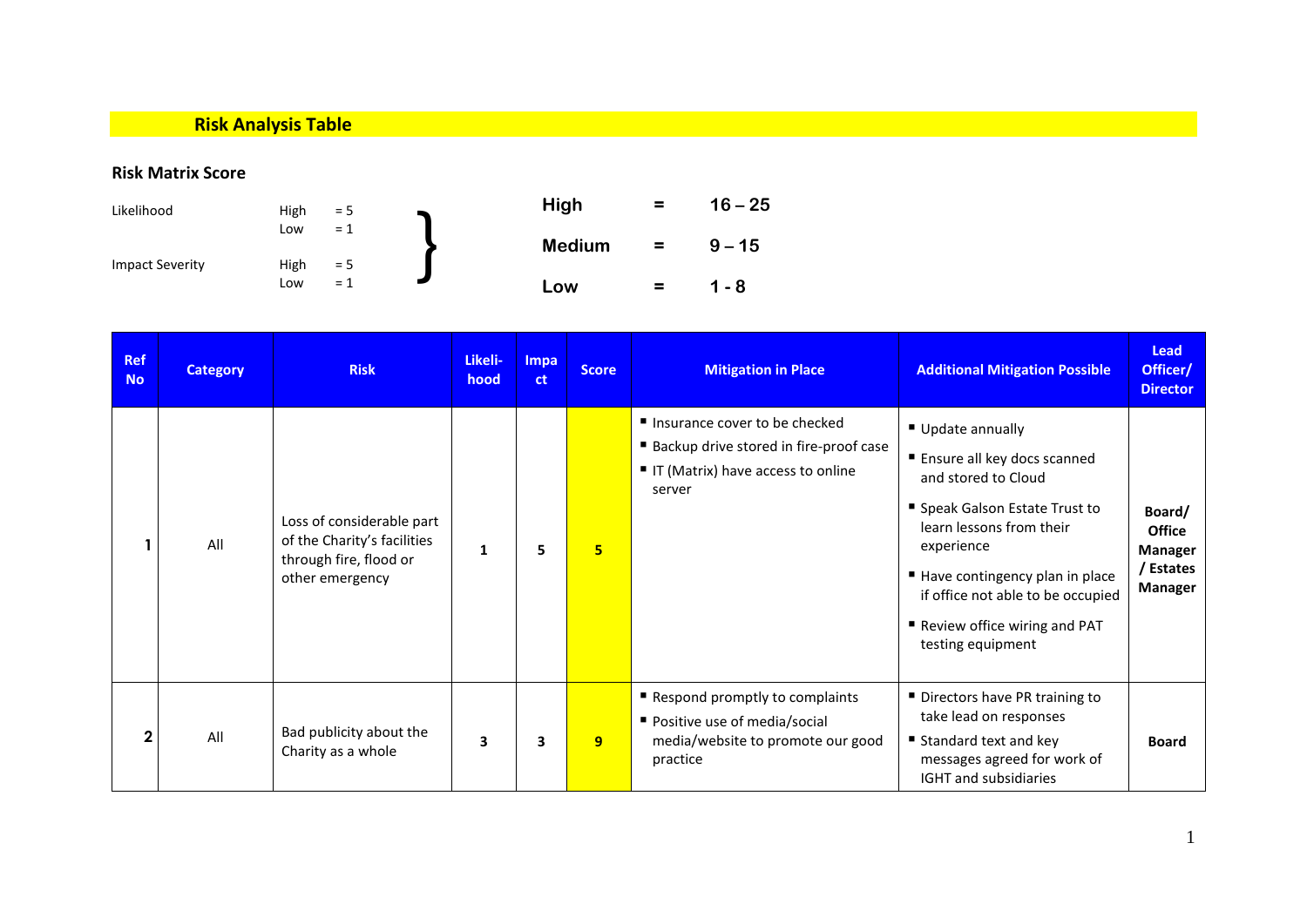|   |            |                                                                                                 |                |    |                 | " No public responses without Board<br>approval                                                                                                                                                                                                                 |                                                                                                                                                                                                                                                                                                       |              |
|---|------------|-------------------------------------------------------------------------------------------------|----------------|----|-----------------|-----------------------------------------------------------------------------------------------------------------------------------------------------------------------------------------------------------------------------------------------------------------|-------------------------------------------------------------------------------------------------------------------------------------------------------------------------------------------------------------------------------------------------------------------------------------------------------|--------------|
| 3 | Governance | Loss of Trustees leaving<br>Charity exposed to<br>difficulties achieving<br>quorum for meetings | $\mathbf{1}$   | 5  | 5 <sup>2</sup>  | ■ We have 7 Trustees with variety of<br>skills and input currently sufficient to<br>service the board.                                                                                                                                                          | Opportunity to co opt<br>Undertake regular skills<br>reviews to ensure we<br>have the right mix of<br>skills<br>Regular directors<br>training                                                                                                                                                         | <b>Board</b> |
| 4 | Governance | Failure to be up to date<br>with governance issues                                              | $\mathbf{1}$   | 3  | 3 <sup>1</sup>  | Regular Board training                                                                                                                                                                                                                                          |                                                                                                                                                                                                                                                                                                       | <b>Board</b> |
| 5 | <b>HR</b>  | Sudden or planned loss<br>of Director leaving the<br>operational control<br>without leadership  | $\overline{2}$ | 3  | 6               | ■ Ongoing consideration of operational<br>roles<br>■ Ensure good team working in office<br>■ Ensure good filing systems and clear<br>management systems in place<br>Agree Annual Strategic Plan to guide<br>work for Trust on a yearly basis                    | Review annually staff<br>requirements and structure<br>■ Staff team involved in writing<br>Annual Strategic Plan<br>■ Ensure all Directors have<br>working knowledge of the<br>business<br>■ Directors confirming on<br>appointment they can commit<br>appropriate time to IGHT issues<br>if required |              |
| 6 | <b>HR</b>  | Loss of key staff                                                                               | $\mathbf{1}$   | 5  | 5 <sub>5</sub>  | ■ Short term solutions through Director<br>s taking on administrative functions<br>■ Planned change through established<br>selection processes<br>■ Ensure filing and office management<br>systems in place to enable easy<br>transfer of roles and information | ■ Succession planning<br>Accountants can provide<br>emergency service.<br>Directors more aware of day to<br>day management in office                                                                                                                                                                  | <b>Board</b> |
| 7 | <b>HR</b>  | Loss of key staff - leading<br>to risk of unsafe service.                                       | 5              | 5. | 10 <sub>1</sub> | ■ Currently have no dedicated<br>manager-responsibility falling to<br>directors                                                                                                                                                                                 | ■ Consideration given to staffing<br>requirements                                                                                                                                                                                                                                                     | <b>Board</b> |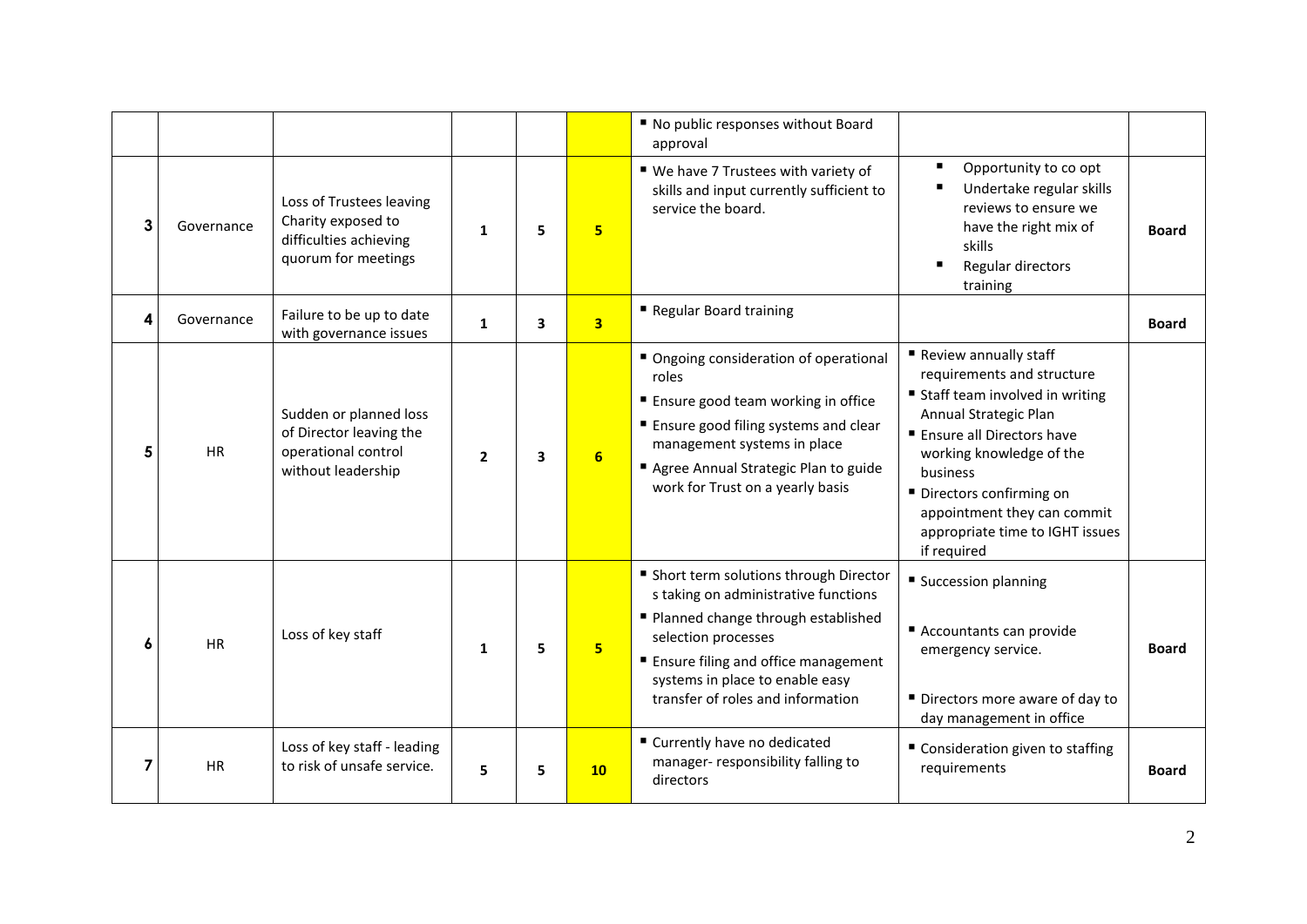|    |           |                                                                                                                 |              |                         |                 | ■ Who has responsibility for H&S etc<br>under current insurance and<br>operating arrangements. Need to<br>establish clear lines of responsibility<br>and accountability.                                                                                                                 | " Commission Health & Safety<br>assessment of IGHT and GTL<br>operations |              |
|----|-----------|-----------------------------------------------------------------------------------------------------------------|--------------|-------------------------|-----------------|------------------------------------------------------------------------------------------------------------------------------------------------------------------------------------------------------------------------------------------------------------------------------------------|--------------------------------------------------------------------------|--------------|
| 8  | <b>HR</b> | Widespread staff<br>absence due to public<br>health emergencies                                                 | $\mathbf{1}$ | 5                       | 5               | Organisation of available staff to<br>cover service as fully as possible                                                                                                                                                                                                                 |                                                                          | <b>Board</b> |
| 9  | <b>HR</b> | Failure to observe good<br>employment practices<br>exposing the Charity to<br>employment tribunal and<br>claims | $\mathbf{1}$ | 5                       | 5               | ■ Have appointed an HR consultant to<br>keep abreast of changes in<br>employment law<br>■ Ensure clear policies in place for staff<br>management, grievance, redundancy<br>etc                                                                                                           | Robust HR policies in place and<br>ongoing consultation                  | <b>Board</b> |
| 10 | <b>HR</b> | Staff absence levels<br>result in significant<br>operational and financial<br>problems                          | 1            | 5                       | $5\overline{ }$ | ■ Board monitor absence<br>Sickness Absence policy in place<br>including return to work interviewing<br>■ Ensure staff trained to cover each<br>other's roles in times of absence<br>Have contingency plan in place<br>(include contacts and contracts) for<br>maintenance staff absence |                                                                          | <b>Board</b> |
| 11 | <b>HR</b> | Impact of decrease in<br>admin support staff                                                                    | 5            | $\overline{\mathbf{3}}$ |                 | Pressure on office/estate and<br>development staff<br>Review office systems to ensure we<br>have the most up to date and user-<br>friendly systems in place which<br>would allow a new or temporary<br>member of staff to slot in<br>immediately                                         | ■ Consider additional<br>technological support                           | <b>Board</b> |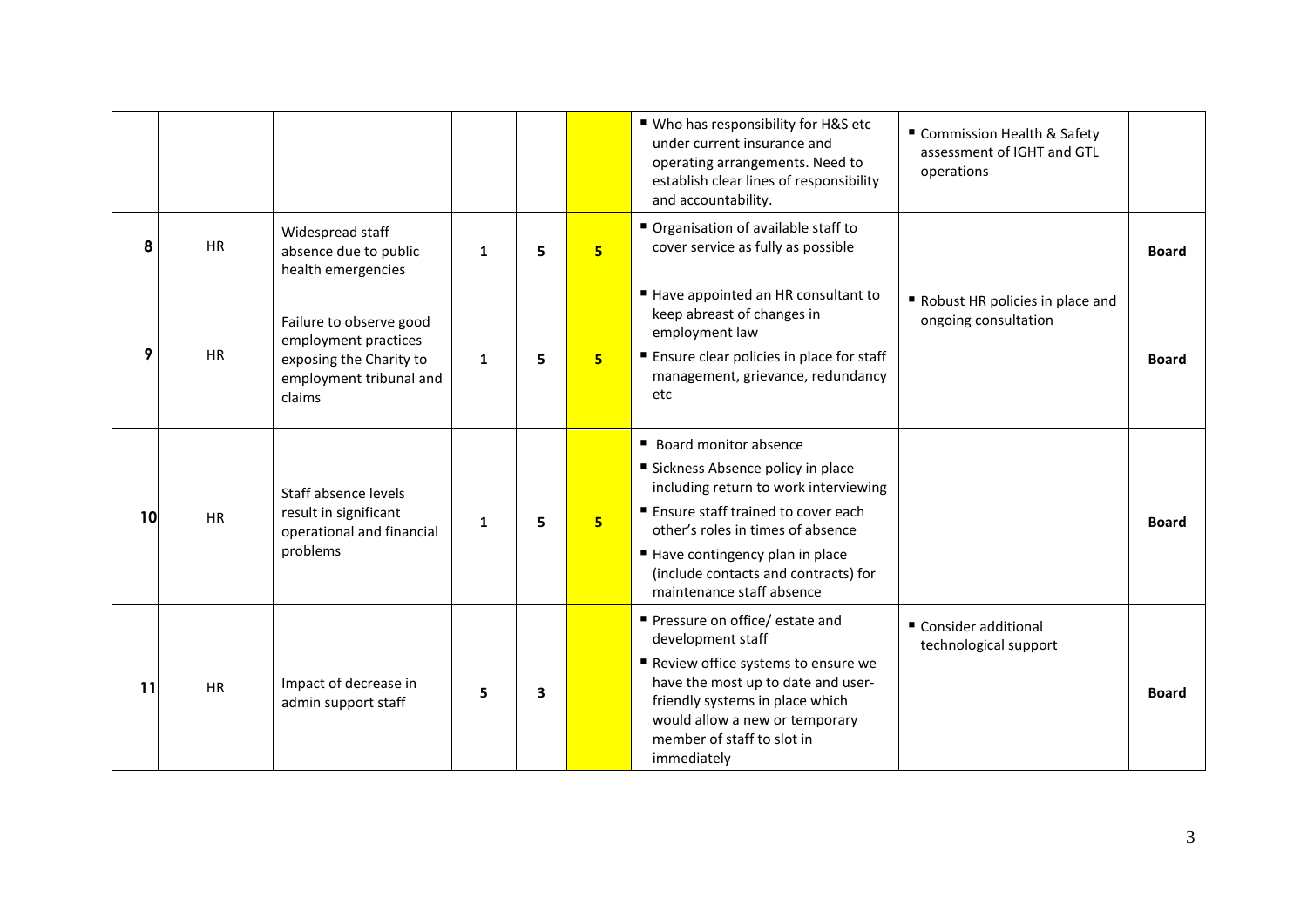| 12 | ICT | I.T. Failure leading to loss<br>of communications and<br>preventing access to<br>data, including<br>corruption of data | $\overline{2}$ | 4 | 8              | Alternative communication tools (fax,<br>telephone) available<br>■ Ensure good IT equipment and<br>support in place<br>■ Ensure data backed up to Cloud<br>■ Ensure several Directors have access<br>to Cloud and other data, including<br>bank accounts | Recognise ongoing issue<br>Possibly beyond control                                                                                                                                                                        | <b>Board</b>                    |
|----|-----|------------------------------------------------------------------------------------------------------------------------|----------------|---|----------------|----------------------------------------------------------------------------------------------------------------------------------------------------------------------------------------------------------------------------------------------------------|---------------------------------------------------------------------------------------------------------------------------------------------------------------------------------------------------------------------------|---------------------------------|
| 13 | ICT | Breach of security<br>compromising data<br>protection                                                                  | $\overline{2}$ | 5 | 10             | All hard drives, portable PCs are<br>encrypted and password protected<br>Restricted access and training on use<br>for limited number of Directors                                                                                                        | GDPR compliance addressed<br>and monitored.                                                                                                                                                                               | <b>Board</b>                    |
| 14 | ICT | Breach of internal<br>protocols or careless<br>lapse of security<br>compromising data<br>protection                    | $\overline{2}$ | 5 | 10             | As above                                                                                                                                                                                                                                                 | $\blacksquare$ As above                                                                                                                                                                                                   | <b>Board</b>                    |
| 15 | ICT | Failure of ITC support                                                                                                 | $\mathbf{1}$   | 5 | 5 <sub>5</sub> |                                                                                                                                                                                                                                                          | ■ Annual review<br>■ Check contract with Matrix and<br>see what support the can offer<br>■ Contact power company to<br>advise when offline<br>■ Designated staff and Director<br>in place to take control in<br>emergency | <b>Board</b>                    |
| 16 | ICT | Loss of website                                                                                                        | $\mathbf{2}$   | 3 | 6              | ■ Contracted support from designer<br>■ Back up copy retained by designer to<br>mitigate inadvertent loss of content                                                                                                                                     | Annual review                                                                                                                                                                                                             | <b>Office</b><br><b>Manager</b> |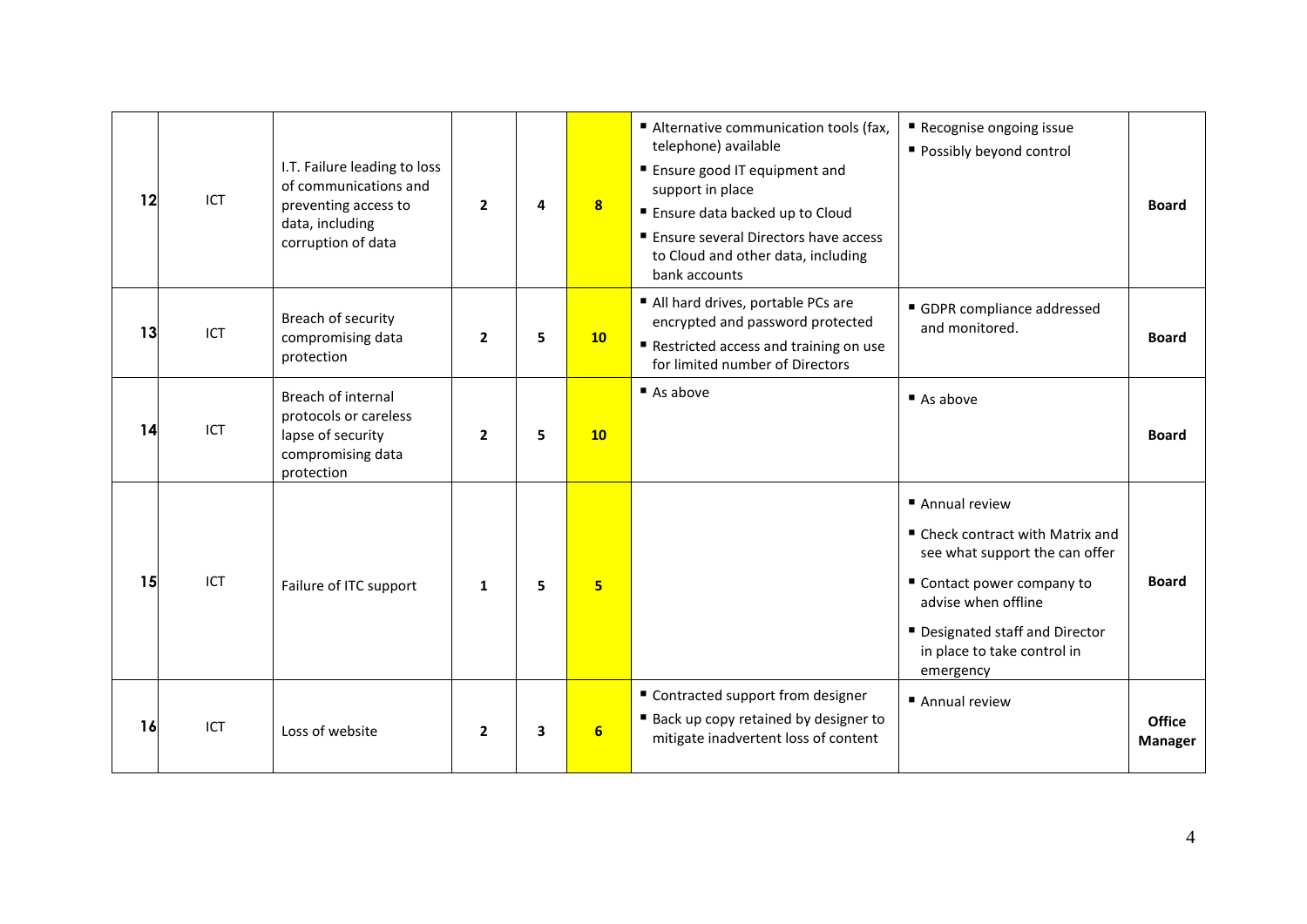| 17 | ICT      | Online banking facilities<br>access denied                                               | $\mathbf{1}$ | 4 | $\overline{4}$          | ■ Banking arrangements available off<br>site<br>■ Bank will transact matters for us via<br>phone and e-mail instruction<br>Directors as well as staff given access<br>to system and accounts                                               | Periodic review of banking<br>arrangements                                                                                     | Board/<br><b>Finance</b><br>manager        |
|----|----------|------------------------------------------------------------------------------------------|--------------|---|-------------------------|--------------------------------------------------------------------------------------------------------------------------------------------------------------------------------------------------------------------------------------------|--------------------------------------------------------------------------------------------------------------------------------|--------------------------------------------|
| 18 | Records  | Loss of confidential<br>records and data                                                 | 1            | 5 | 5 <sup>2</sup>          | " Manual records are securely held<br>Portable devices, including laptops,<br>memory sticks and PCs, need to be<br>fully encrypted<br>■ Confidential information sent<br>electronically is password protected<br>Information held on Cloud | ■ Consult IT advisers<br>" Copies only to leave the office<br>and not originals<br>■ Keep a log of documents taken<br>off site | Office<br><b>Manager</b><br>/ Board        |
| 19 | Property | Backlog of maintenance                                                                   | $\mathbf{2}$ | 4 | 8                       | Develop detailed maintenance plan<br>based on Fyne Homes survey data<br>■ Identify annual budget to deal with<br>priority repairs                                                                                                          |                                                                                                                                | <b>Estate</b><br><b>Manager</b>            |
| 20 | Property | <b>Disability Access</b>                                                                 | $\mathbf{2}$ | 4 | $\overline{\mathbf{8}}$ | Undertake access audit of relevant<br>properties and works required to<br>meet requirements<br>■ Identify budget to undertake works                                                                                                        |                                                                                                                                | Estate<br><b>Manager</b>                   |
| 21 | Finance  | Loss of Grant revenue<br>Loss of support from HIE                                        | 4            | 3 | 12                      | " Continue to develop income streams<br>from various activities, and reduce<br>core costs - to reduce dependence<br>on external grant funding<br>■ Ensure all grant conditions met and<br>regular reports made to funders                  | п                                                                                                                              | <b>Finance</b><br><b>Manager</b>           |
| 22 | Finance  | Cash flow problems lead<br>to inability to meet<br>liabilities to staff and<br>suppliers | $\mathbf{1}$ | 5 | 5                       | Regular monitoring of cash balances<br>and working capital<br>" Quarterly management accounts<br>prepared for Trustees                                                                                                                     | ■ Timely production of quarterly<br>accounts still an issue.                                                                   | Board/<br><b>Finance</b><br><b>Manager</b> |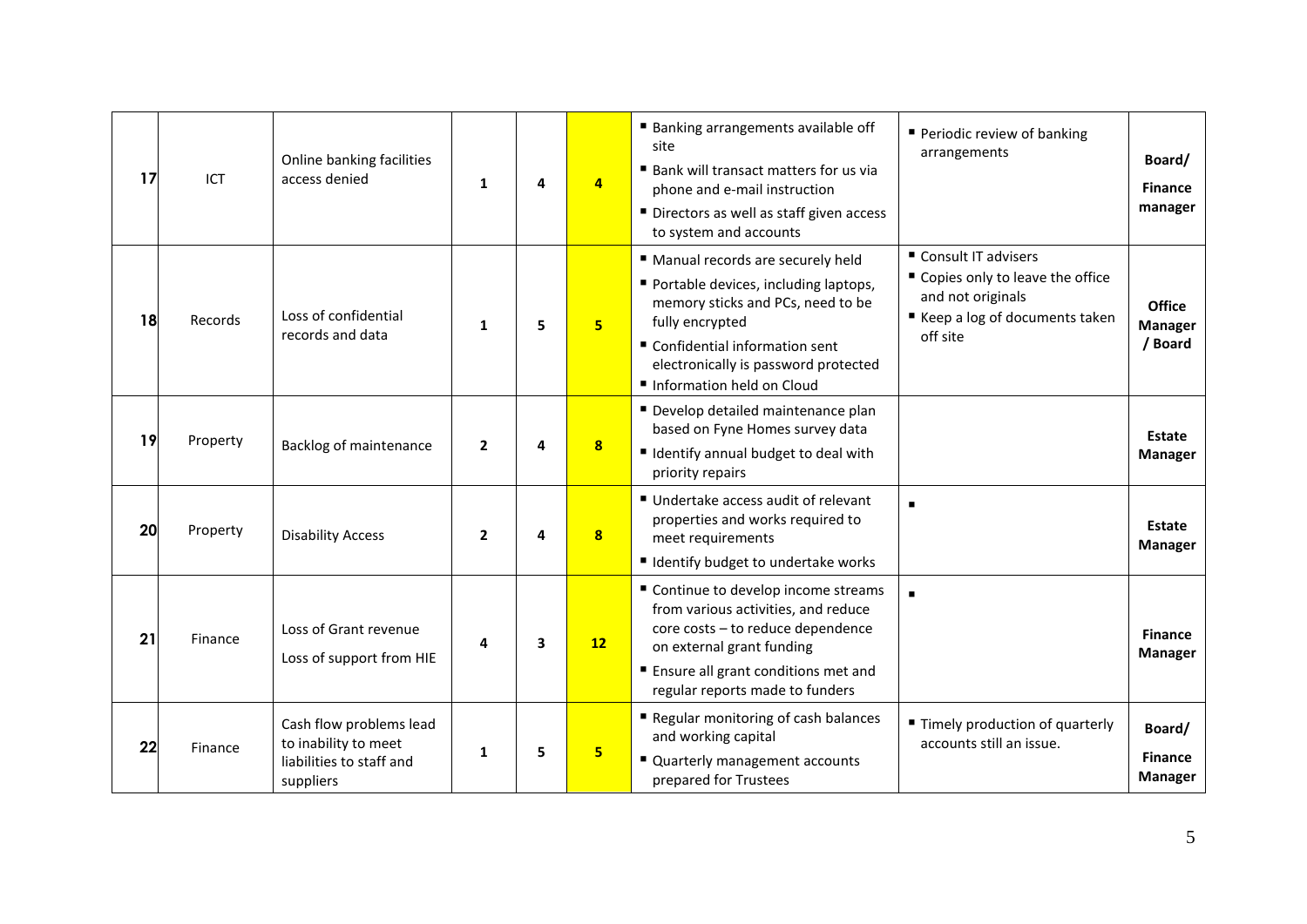| 23 | Finance              | Fraud or Irregularity                                                                                                                  | $\mathbf{1}$ | 5 | 5 <sup>1</sup> | Annual audit of financial records<br>Internal control mechanisms in place<br>■ Monthly management accounts<br>required                                                                                                                                                                                                                                                                     |                                                                                  | Board/<br><b>Finance</b><br><b>Manager</b> |
|----|----------------------|----------------------------------------------------------------------------------------------------------------------------------------|--------------|---|----------------|--------------------------------------------------------------------------------------------------------------------------------------------------------------------------------------------------------------------------------------------------------------------------------------------------------------------------------------------------------------------------------------------|----------------------------------------------------------------------------------|--------------------------------------------|
| 24 | Finance              | Failure to obtain an<br>unqualified audit report                                                                                       | $\mathbf{1}$ | 5 | 5              | Audited accounts always done<br>" Quarterly management accounts<br>prepared for Trustees<br>■ Timely action on audit reports                                                                                                                                                                                                                                                               | ■ Accounting issues identified<br>and being addressed by<br>Trustees.            | Board/<br><b>Finance</b><br><b>Manager</b> |
| 25 | Finance              | Failure to maintain<br>adequate insurance<br>cover                                                                                     | 1            | 5 | 5 <sup>2</sup> | Annual review of insurances<br>Good long-standing established<br>relationship with insurance broker,<br>annual review                                                                                                                                                                                                                                                                      | ٠                                                                                | <b>Board</b><br>Office<br><b>Manager</b>   |
| 26 | Finance              | Loss of financial<br>information or access to<br>it                                                                                    | $\mathbf{1}$ | 5 |                | Policy in place of designated<br>directors having regular internet<br>bank access (safeguard view only)                                                                                                                                                                                                                                                                                    | <b>Board meeting reviews</b>                                                     | <b>Board</b>                               |
| 27 | Health and<br>Safety | Major accident or<br>incident resulting in<br>death or serious injury of<br>a volunteer or staff<br>member - impact upon<br>reputation | $\mathbf{1}$ | 5 | 5              | ■ All areas of activity undergo risk<br>assessment by appropriately<br>qualified professional and plan<br>agreed by Board for action<br>Safety equipment in place and used<br>where appropriate<br>■ Staff induction and training in Fire<br>Safety, Moving & Handling, and all<br>policy and procedures relevant to<br>service delivery<br>■ Volunteers receive induction and<br>training | ■ Health and Safety audit<br><b>Ensure general access to log is</b><br>available | Board/<br><b>Office</b><br>staff           |